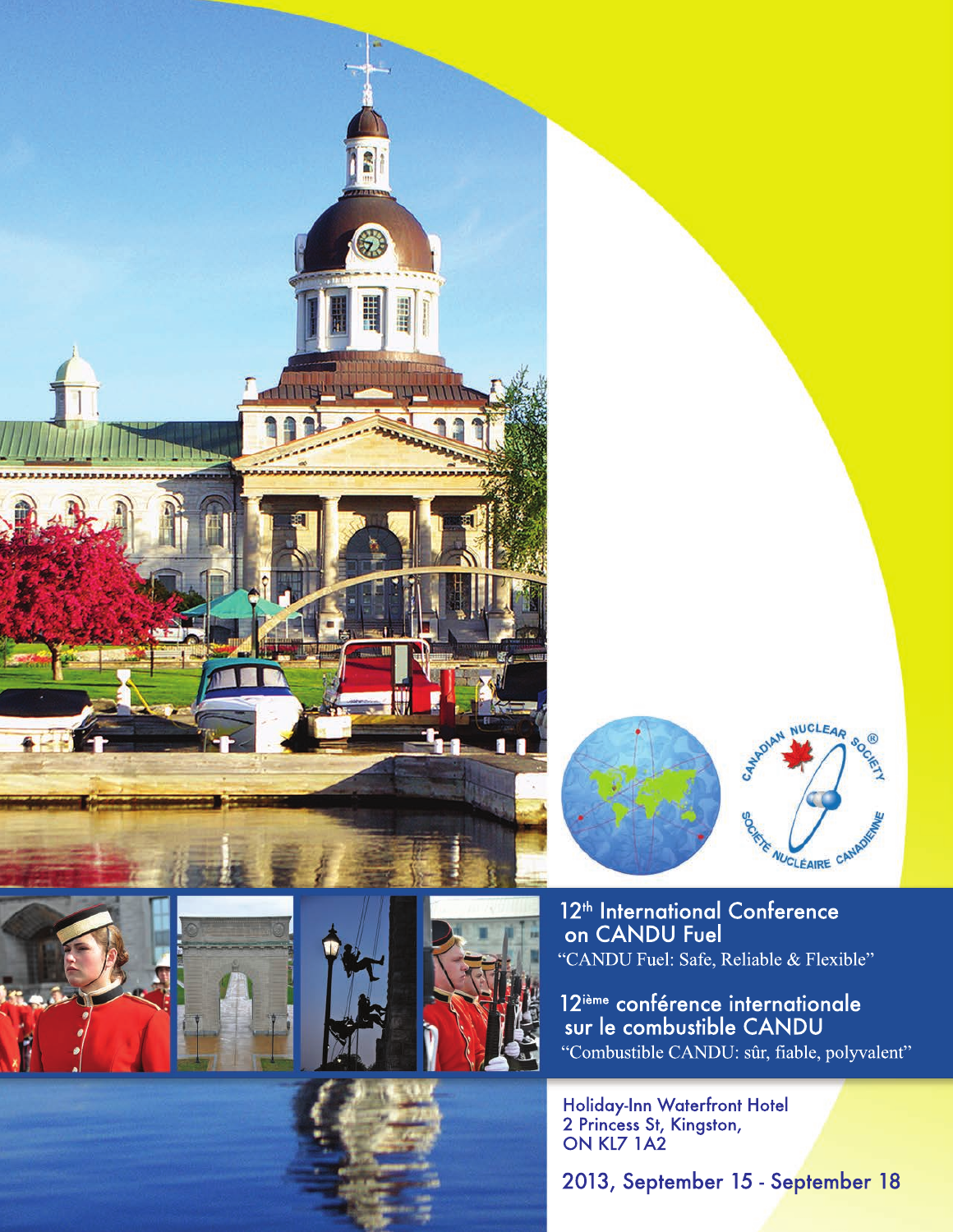© CNS-SNC 2013

Although all efforts have been made to include accurate information about the authors and papers in this conference, errors and omissions may occur due to the information available at the time of publishing.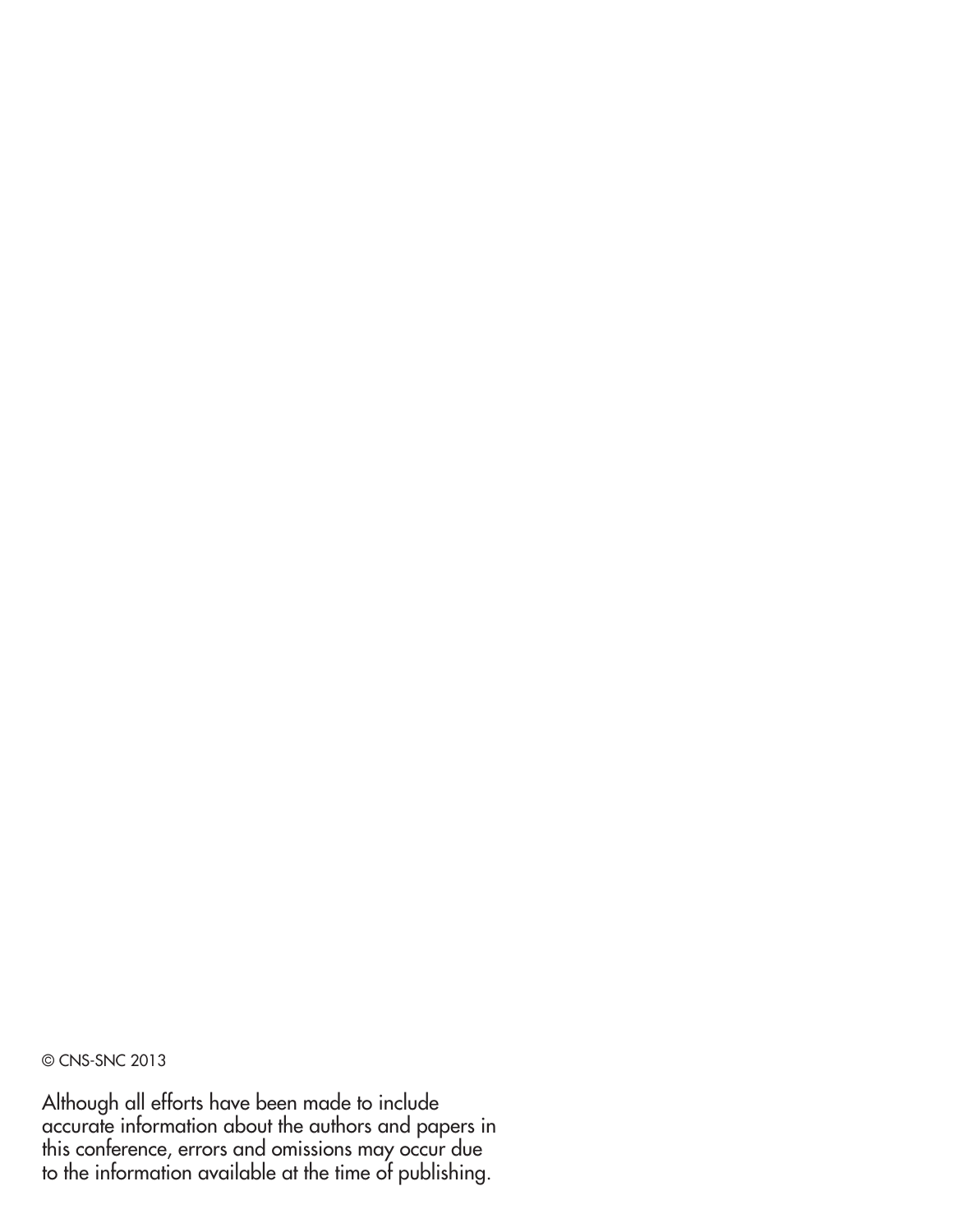# **Table of Contents**

| Title                                                                 | Page |
|-----------------------------------------------------------------------|------|
|                                                                       |      |
|                                                                       |      |
|                                                                       |      |
| Program at a Glance $\dots \dots \dots \dots \dots \dots \dots \dots$ |      |
|                                                                       |      |
|                                                                       |      |
|                                                                       |      |
|                                                                       |      |
|                                                                       |      |
| Holiday-Inn Waterfront Hotel Level Floorplan  13                      |      |
|                                                                       |      |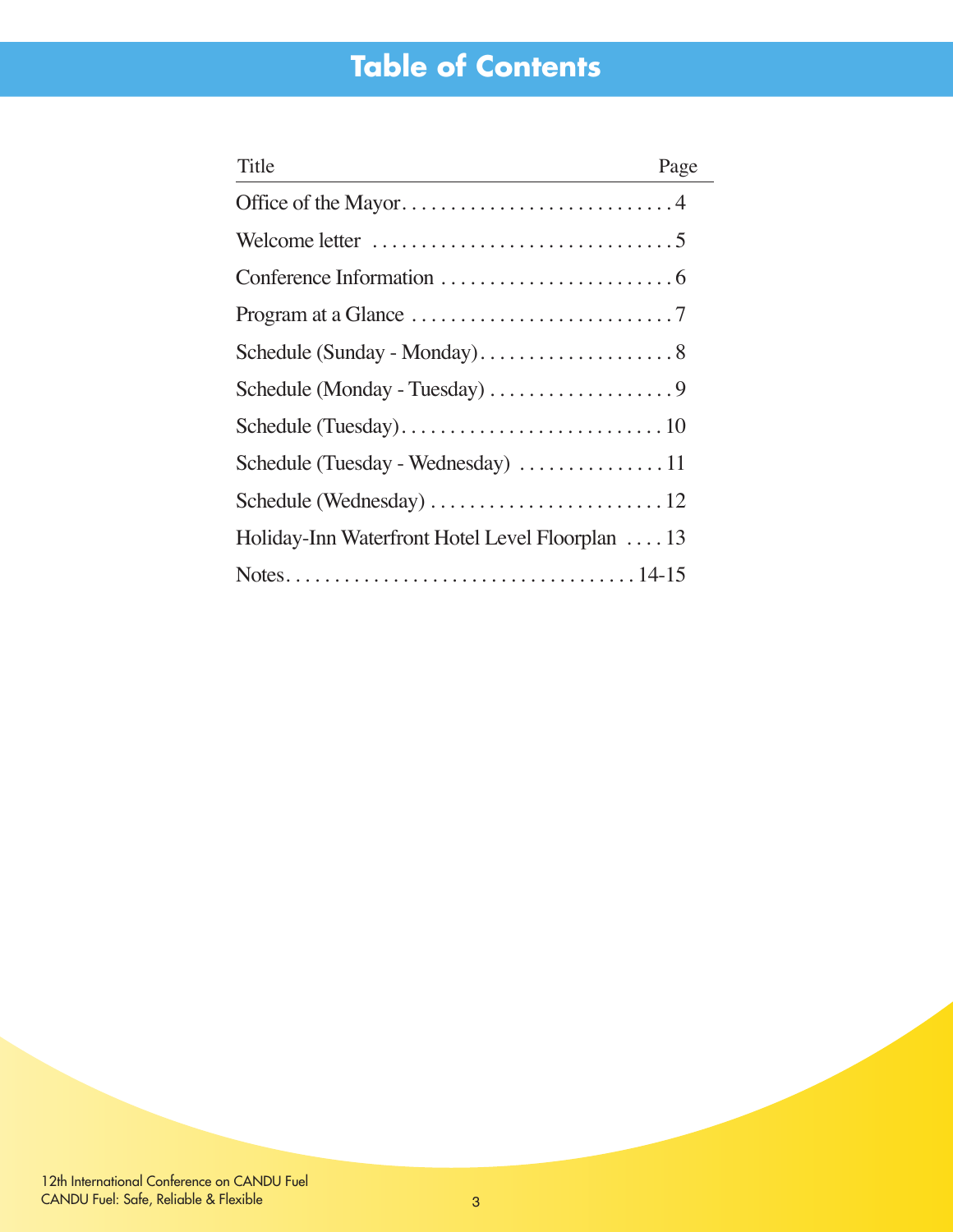

## OFFICE OF THE MAYOR

September 15-18, 2013

On behalf of Kingston City Council, I am pleased to welcome you to Kingston, Canada's First Capital. We are delighted to be the host city for the  $12<sup>th</sup>$  international Candu Fuel Conference.

I trust that the topics discussed at this conference will be informative and helpful to the daily tasks you perform each day. I hope you enjoy the fellowship of your peers, the concepts and ideas discussed by the presenters, and all that Kingston has to offer!

During some of your free time I hope you find the chance to explore our city, Eastern Ontario's best kept secret. I can confidently claim that our city-wide shopping, dining, and cultural attractions are second to none. There are dozens of museums, galleries and historic sites to investigate. You will be amazed at how much there is to see and do in Kingston!

Please take some time to visit the Tourist Information Office on Ontario Street (telephone, toll free 1-888-855-4555) to find out more information on Kingston's many amenities and attractions.

Thank you for your selection of Kingston as your destination and best wishes for an enjoyable weekend.

**Sincerely** 

Mark Gerretsen, Mayor

MG/rp

**MAYOR MARK GERRETSEN**

216 Ontario Street, Kingston, Ontario K7L 2Z3 613.546.4291 ext. 1400 · fax 613.546.5133 mgerretsen@citypfkingston.ca • www.citypfkingston.ca Corporation of the City of Kingston



where history and innovation thrive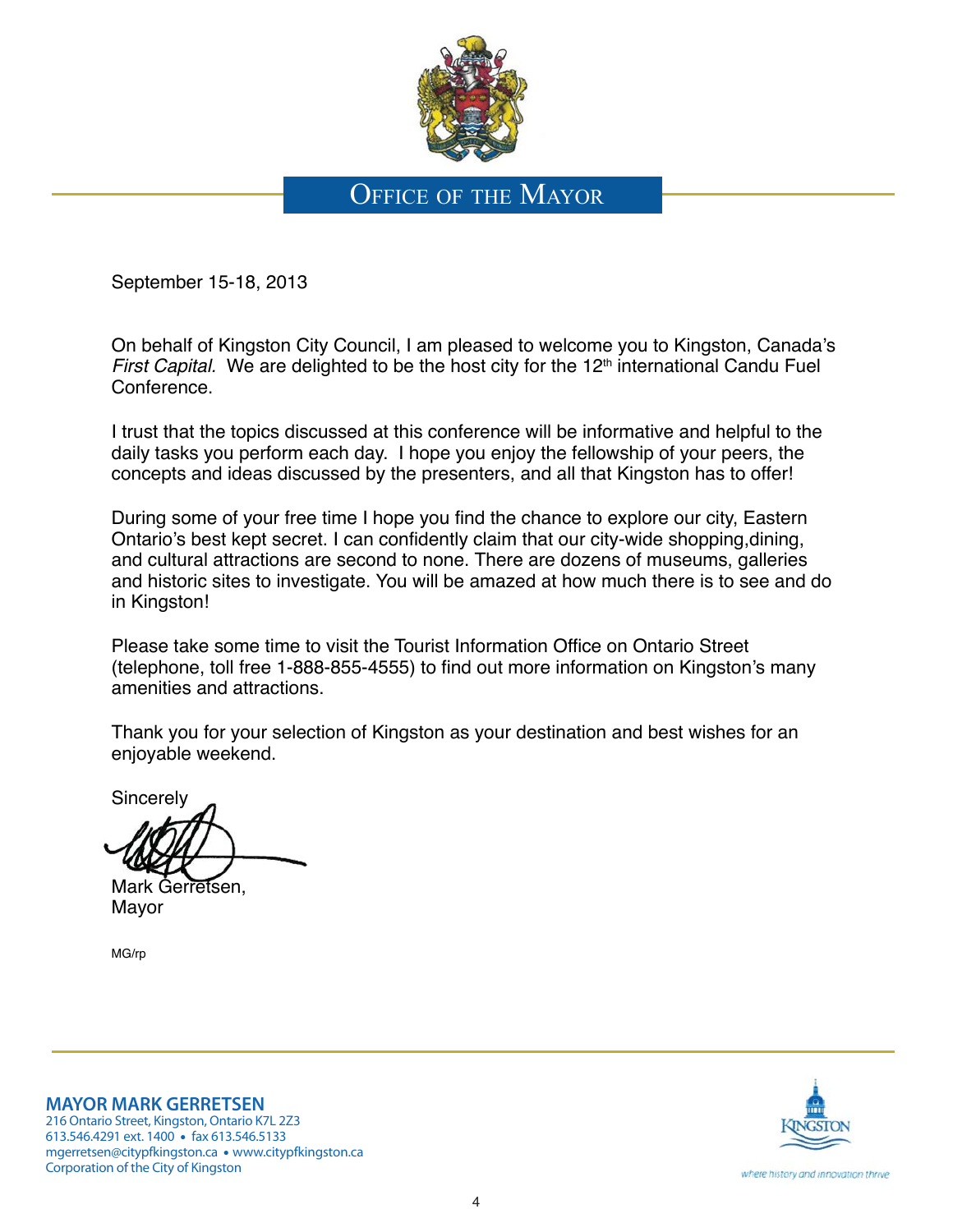## "CANDU Fuel: Safe, Reliable and Flexible" "Combustible CANDU: sûr, fiable, polyvalent"

On behalf of the Organizing Committee, it is our pleasure to welcome each of you to the 12th International Conference on CANDU Fuel. The international nuclear community continues to grow with innovations and ideas and remains adaptable, motivated and responsive to industry needs. CANDU fuel, and its inherent flexibility, continues to present viable options to meet industry challenges. The world of CANDU fuel is an exciting area. We will continue to meet and bring inspired people together in conferences like this.

This conference is presented by the Canadian Nuclear Society, in co-operation with the International Atomic Energy Agency. The conference is also sponsored by eleven organizations with delegates in attendance from eight countries (Argentina, Austria, Canada, India, Korea, Romania, Sweden and the United States of America).

We are proud to have several distinguished guests attending the Welcoming Reception on Sunday night. The Plenary and Technical Sessions commence on Monday morning and continue through Wednesday afternoon. We have received many technical papers, with eight speakers invited for the Plenary Session. The Monday luncheon will feature a presentation on the use of a neutron imaging technique at the Royal Military College of Canada. The Award Committee has endorsed the nomination of two individuals to be presented with 2013 CNS CANDU Fuel Technology Awards at the Tuesday luncheon. The Tuesday night banquet will be held on a 1000 Islands cruise boat.

We're transforming the way we operate to continuously improve our ability to provide safe, reliable and flexible CANDU fuel. Our nuclear community has continued to meet the challenges of our field and excel. We should all be very proud of where we are today and excited about where we are headed.

Before I close, I'd like to thank each of you for attending our conference and bringing your expertise to our gathering. You, as a member of this international community, have the vision, knowledge, wherewithal and experience to help us pave our way into the future. You are our greatest asset; we cannot accomplish what we do without your expertise. Throughout this conference, I ask you to be engaged, proactive and help us develop the future of the international CANDU fuel industry. My personal respect and thanks is extended to each of you.

#### Respectfully,

Paul Chan

Conference Chair, 12th International Conference on CANDU Fuel Professor, Royal Military College of Canada

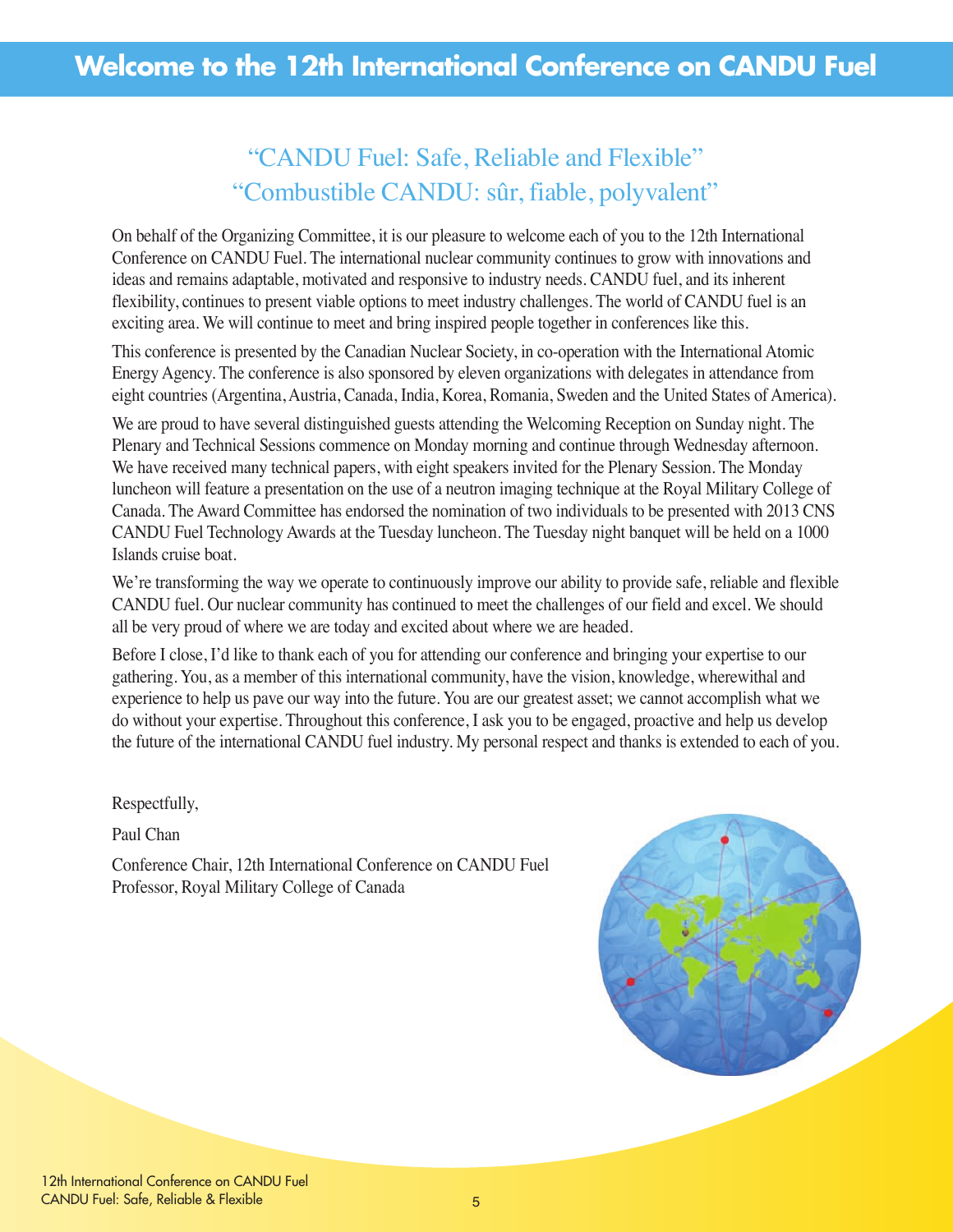## **Conference Information**

## **General Information**

Kingston, Canada's first capital city, is playing host to this premier event for CANDU Fuel, here, at the Holiday-Inn Waterfront Hotel. This 12th International Conference will provide the best forum for Canadian and international experts of the nuclear industry involved in design, R & D, fabrication, operation, modelling, safety analysis and regulation. This conference will allow you to listen to experts, present your innovations, discuss research, network with your peers and perhaps renew old acquaintances.

#### **Organizing Committee**

Conference Chair: Dr. Paul K. Chan (RMC)

Conference Secretariat: Ms. Maria Iligan (RMC)

Technical Program Committee Chairs: Dr. Hugues Bonin (RMC) & Mr. Mark Floyd (AECL)

Technical Program Secretary: Dr. Emily Corcoran (RMC)

Sponsorship: Dr. Paul K. Chan (RMC)

Award Committee Chair: Dr. Brent Lewis (UOIT University)

Treasurer: Dr. Benjamin Rouben (CNS)

Venue & Facilities Co-ordinator: Maj. Paul Hungler (RMC)

Registration Chair: Mr. Bob O'Sullivan (CNS)

Tour and Guest Program Co-ordinator: Ms. Kathy Nielsen (RMC) & Maj. Paul Hungler (RMC)

Photographer: Mr. John Perreault (RMC)

### **Conference Hotel**

Holiday-Inn Waterfront Hotel 2 Princess St Kingston, ON KL7 1A2

#### **Collaborators**

Atomic Energy of Canada Limited, Chalk River International Atomic Energy Agency

#### **Sponsors**

AMEC - Nuclear Safety Solutions Cameco Fuel Manufacturing Inc. Canadian Nuclear Safety Commission Canadian Nuclear Society Candesco - Division of Kinectrics Inc. CANTECH Associates Inc. CANDU Energy Inc. General Electric - Hitachi Ontario Power Generation Power Workers' Union Royal Military College of Canada Stern Laboratories Inc.

UniTech Services Group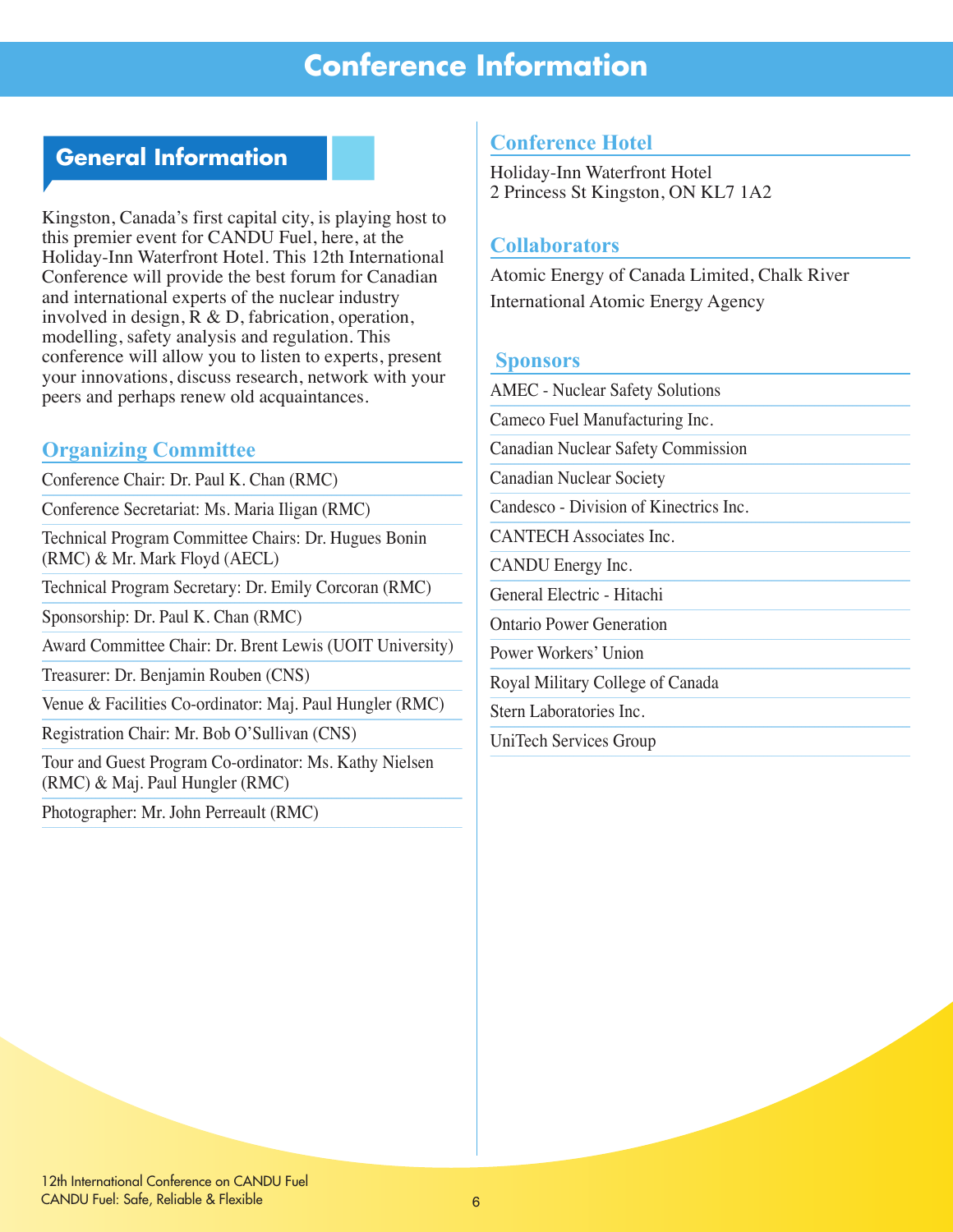# **Program at a Glance**

# **SUNDAY**

**REGISTRATION AND RECEPTION**

# **MONDAY**

#### **PLENARY SESSION**

**SESSION 1 Modelling & Computer Code Development – I**  *Bellevue North Room, floor 6*

MORNING

MORNING

AFTERNOON

MORNING

MORNING

AFTERNOON

AFTERNOON

MORNING

MORNING

OZINING AFTERNOON DOORGEES

EVENING

**SESSION 2 Safety & Operational Margin Improvement – I**  *Bellevue South Room, floor 6*

# **TUESDAY**

**SESSION 3 Fabrication** *Bellevue North Room, floor 6*

**SESSION 4 Performance, Reliability & Operating Experience – I** *Bellevue South Room, floor 6*

**SESSION 5 Advanced Fuel Cycles**  *Bellevue North Room, floor 6*

**SESSION 6 Design** *Bellevue South Room, floor 6*

**SESSION 7 Spent Fuel Bays Operations**  *Bellevue South Room, floor 6* 

# **WEDNESDAY**

**SESSION 8 Safety & Operational Margin Improvement – II**  *Bellevue North Room, floor 6*

**SESSION 9 Modelling & Computer Code Development – II**  *Bellevue South Room, floor 6*

**SESSION 10 Performance, Reliability & Operating Experience – II**  *Bellevue North Room, floor 6*

12th International Conference on CANDU Fuel CANDU Fuel: Safe, Reliable & Flexible

7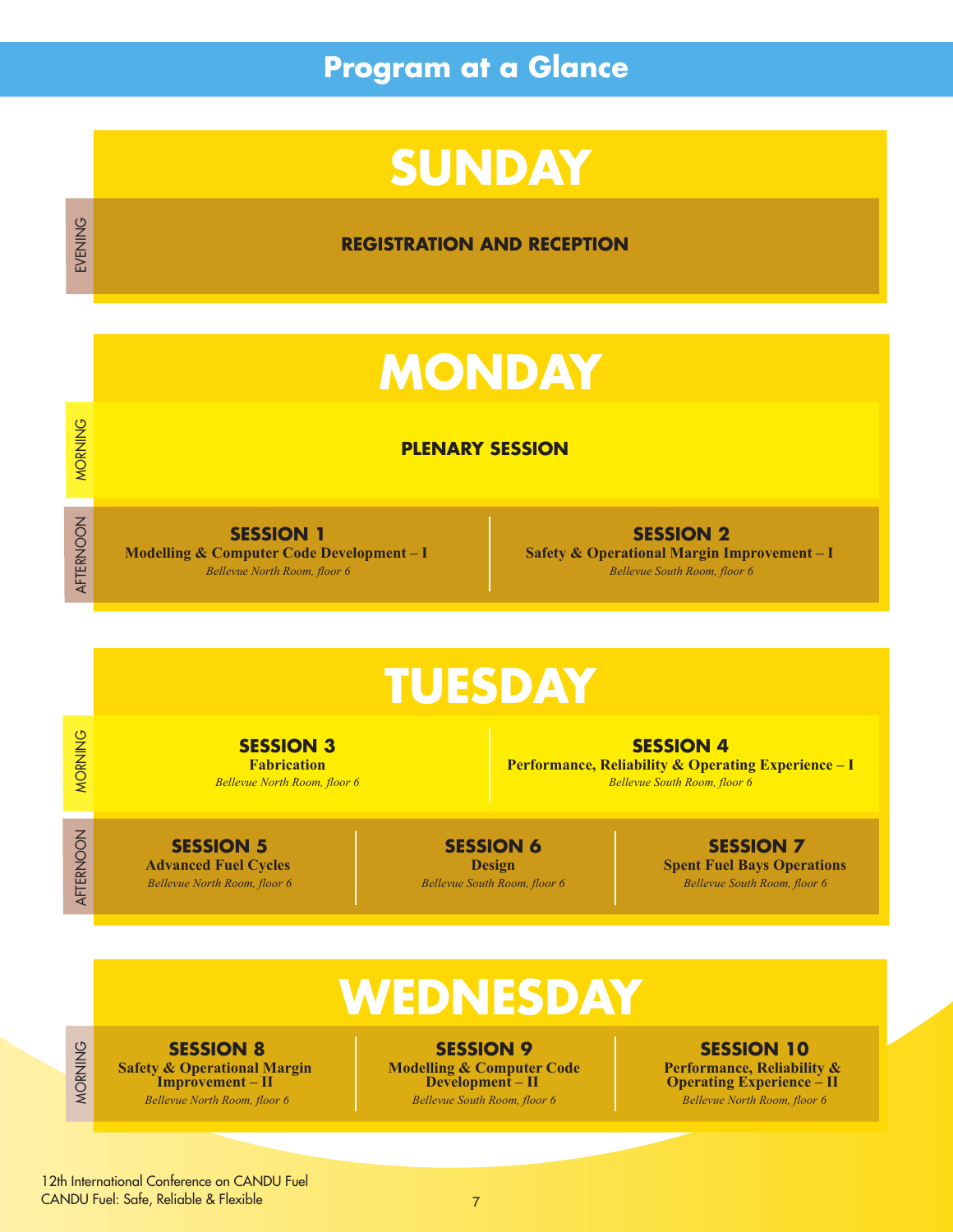

## **Islandview Ballroom, floor 6**

- **19:00 20:00: Registration and Reception Started**
- **20:00 20:15: Royal Military College Welcome Ceremony with Highland Dancers**
- **20:15 20:45: Welcome Speeches**
- **20:45 21:30: Registration and Reception Ended**



## **Plenary Session**

### **Bellevue Room, floor 6**

- **08:00 08:15: Welcoming/opening addresses**
- **08:15 08:45: Overview of Activities on CANDU Fuel in Argentina.**  *Alvarez L. & Valesi J.*
- **08:45 09:15: Critical Heat Flux and Heat Transfer Enhancement in Nuclear Fuel Bundles – A Review of the Past 50 Years.**  *D. Groeneveld*
- **09:15 09:45: An Integrated Approach for Safer, Productive and Reliable PHWR Fuel Manufacturing at NFC.** *Saibaba N.*
- **09:45 10:15: IAEA Activities on Fuel and Fuel Cycles for PHWRs.**  *Basak U. & Dyck G.*

#### **10:15 - 10:30 Coffee Break**

- **10:30 11:00: Advanced Fuel Development at Atomic Energy of Canada Limited - What does the Future Hold for CANDU Fuels?**  *Kupferschmidt W.*
- **11:00 11:30: Implementation of Modified 37- Element Fuel Bundle at the Darlington Nuclear Generating Station – An Overview.**  *Hughes H.*
- **11:30 12:00: Fuel Performance in Aging CANDU Reactors – A Quick Overview of the CNSC Regulatory Oversight Activities of the Past 15 Years and of the Lessons Learned.** *Couture M.*
- **12:00 12:30: CANDU Fuel Options: Practical Adaptability.**  *Hopwood J.*

## **Lunch**

- **12:30 12:45: Group Photo**
- **12:45 14:00: Lunch in the Islandview Ballroom, floor 6**
- **13:40 14:00: Luncheon Presentation by Major Paul Hungler "The SLOWPOKE-2 Nuclear Reactor at the Royal Military College of Canada: Applications for the Canadian Armed Forces"**

## **Technical Sessions Start**

**Modelling & Computer Code Development – I**  *Chairs: Lembit Sihver and Elena Sorin* **Bellevue North Room, floor 6**

**14:00 - 14:25: Post-Irradiation Particle Emissions from CANDU Fuels and their Nuclear Forensics Applications.** *Sellers M, Kelly D. & Corcoran E.*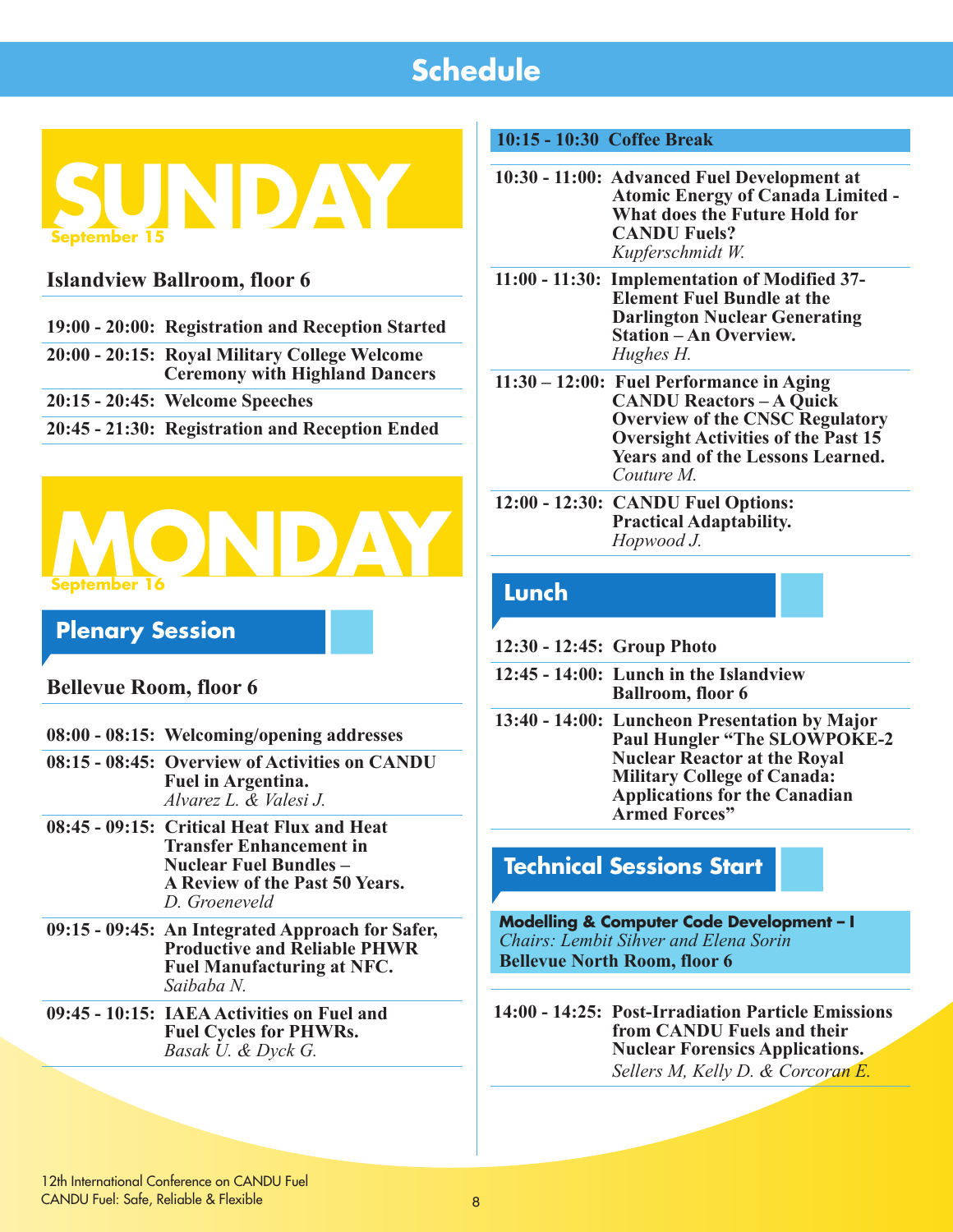- **14:30 14:55: Optimization of the Fuel Assembly for the Canadian SupercriticalWater-Cooled Reactor (SCWR).** *French C., Chan P. & Bonin H.W.*
- **15:00 15:25: FAST: A Combined NOC and Transient Fuel Model for CANDU Fuel.** *Prudil A., Lewis B.J. & Chan P.*

#### **15:25 - 15:45: Coffee Break in the Islandview Ballroom, floor 6**

**15:45 - 16:10: UO2 Fuel Oxidation.**  *Lewis B.J. & Iglesias F.* 

- **16:15 16:40: Numerical Verification/Validation of the Theory of Coupled Reactors for Deuterium Critical Assembly, Using MCNP5 and Serpent Codes.**  *Hussein M., Lewis B.J. & Bonin H.W.*
- **16:45 17:10: Development of a 3-D Finite Element Model to Examine Fuel Bundle Behaviour Under Post-Dryout Heat Transfer Conditions.**

*Krasnaj C., Chan P.K. & Wowk D.* 

**17:15 - 17:40: Feasibility Study of Modelling a CANDU Fuel Element Using a Multiphysics Object-Oriented Simulation Environment.**  *Gamble K. & Chan P.K.* 

**Safety & Operational Margin Improvement – I**  *Chairs: Relu Istrate and Ismail Cheng* **Bellevue South Room, floor 6**

**14:00 - 14:25: Beyond CANLUB-Graphite: An Improved Alternative Coating Development.**  *Farahani M., Ferrier G.A., Chan P.K., Pant A. & Corcoran E.C.* 

#### **14:30 - 14:55: Heat Transfer Enhancement at Supercritical Pressures.**  *Eter A., Groeneveld D., Tavoularis S. &*

*Onder N.* 

**15:00 - 15:25: Consideration of Subchannel Area of a 37-Element Fuel to Enhance CHF.** *Park J.H. & Jung J.Y.* 

**15:25 - 15:45: Coffee break in the Islandview Ballroom, floor 6**

**15:45 - 16:10: Fuel Behavior During Large Breaks in the Primary Heat Transport Circuit.**  *Zalog C. & Istrate E.-R.* 

**16:15 - 16:40: Aging Effect on the Fuel Behaviors for CANDU Fuel Safety Analysis.**  *Jung J.Y., Bae J.H. & Park J.H.* 

**16:45 - 17:10: Assessing the Impact of the 37M Fuel Bundle Design on Fuel Safety Parameters.**  *Shaheen K., Shawkat M., Popescu A., Hasanein H. & Albasha H.* 

**17:15 - 17:40: Post-Irradiation Examination of the 37M Fuel Bundle at Chalk River Laboratories (AECL).** *Armstrong J., Daniels T. & Montin J.* 



#### **Fabrication**

*Chairs: Jung-Gu Lee and Masoud Shams* **Bellevue North Room, floor 6**

**08:30 - 08:55: Optimization of Dissolution Process Parameters for Uranium Ore Concentrate Powders.** 

> *Misra M., Reddy A.L.V., Tiwari S.K., Venkataswamy J., Setty D.S., Saibaba S. & Saibaba N.*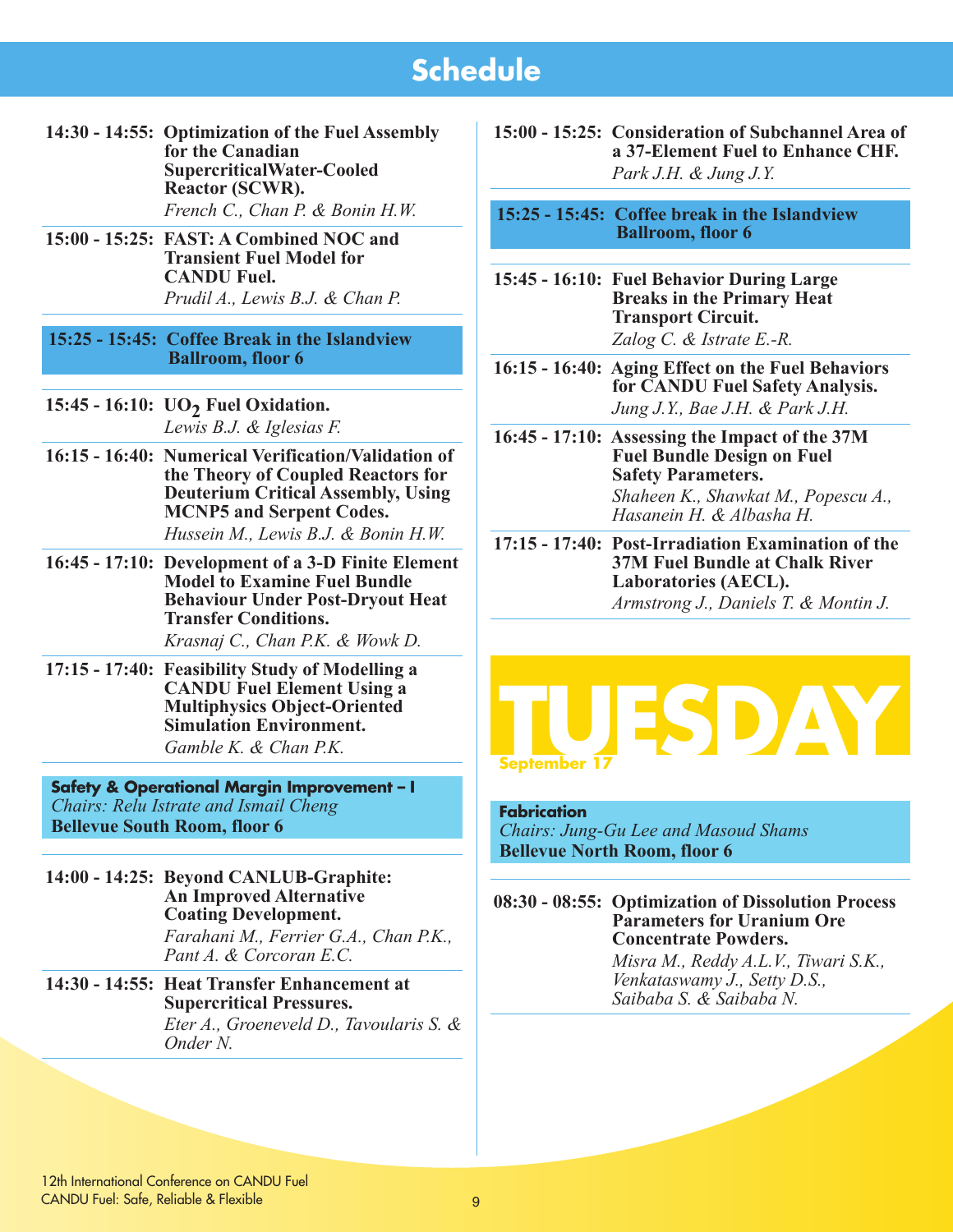**09:00 - 09:25: Optimization of Process Parameters in Precipitation for Consistent Quality UO2 Powder Production.** 

*Tiwari S.K., Reddy A.L.V., Venkataswamy J., Misra M., Setty D.S., Saibaba S. & Saibaba N.* 

**09:30 - 09:55: Pellet Fabrication Development of Annular Pellets for Internally Cooled Annular Fuel.**  *Bergeron A. & Hamilton H.* 

**09:55 - 10:15: Coffee break in the Islandview Ballroom, floor 6** 

- **10:15 10:40: Application of Be-Free Zr-Based Amorphous Sputter Coatings as a Brazing Filler Metal in CANDU Fuel Bundle Manufacture** *Lee J.-G., Lee M.-K., Rhee C.-K. & Park C.-H.*
- **10:45 11:10: Metallurgical Structure Modification of UO2 Pellet during Sintering.**  *Santra N., Sinha T.K., Singh A.K., Sairam S., Saibaba S. & Saibaba N.*
- **11:15 11:40: Status of the Beryllium Replacement Project.**  *Corcoran E., Daniels T., Harmsen J., Lu E., Onderwater T., Palleck S., Pant A. & Dimayuga I.*

**Performance, Reliability & Operating Experience – I** *Chairs: Uddharan Basak and Ho Chun Suk*  **Bellevue South Room, floor 6**

- **08:30 08:55: Design of a Molybdenum Based Oxygen Sensor to Assist in the Characterization of Defective CANDU® Nuclear Fuels.**  *Barry R.A., Scott J. & Corcoran E.C.*
- **09:00 09:25: A Statistical Assessment of CANDU Fuel Manufacturing Parameters and their Impact on In-Reactor Performance.**

*Cunning T., Chan P., Pandey M. & Pant A.* 

#### **09:30 - 09:55: Irradiation Behaviour of Th-Pu and U-Pu MOX Fuels.**

*Mishra P., Jathar V.P., Shriwastaw R.S., Singh H.N., Satheesh P.M., Kondejkar P.B., Mallick G.K., Singh J.L. & Anantharaman S.* 

**09:55 - 10:15: Coffee break in the Islandview Ballroom, floor 6** 

- **10:15 10:40: Fuel Deposits, Chemistry and CANDU Reactor Operation.** *Roberts, J.*
- **10:45 11:10: Optimizing In-Bay Fuel Inspection Capability to Meet the Needs of Today's CANDU Fleet.**  *St-Pierre J. & Simons B.*
- **11:15 11:40: Regulatory Review of the CANDU Fuel Modification Program in Canada.**  *Guo, Y.*

### **Lunch**

- **12:00 14:00: Lunch in the Islandview Ballroom, floor 6**
- **13:30 14:00: Presenting the CNS Fuel Technology Awards**

#### **Advanced Fuel Cycles**

*Chairs: Hazen Fan and Steve Livingstone* **Bellevue North Room, floor 6**

**14:00 - 14:25: DME-221 Thoria Fuel: Fabrication, Irradiation Testing and Post-Irradiation Examination.** 

*Corbett S., Hamilton H., Floyd M., Harrison N. & Livingstone S.*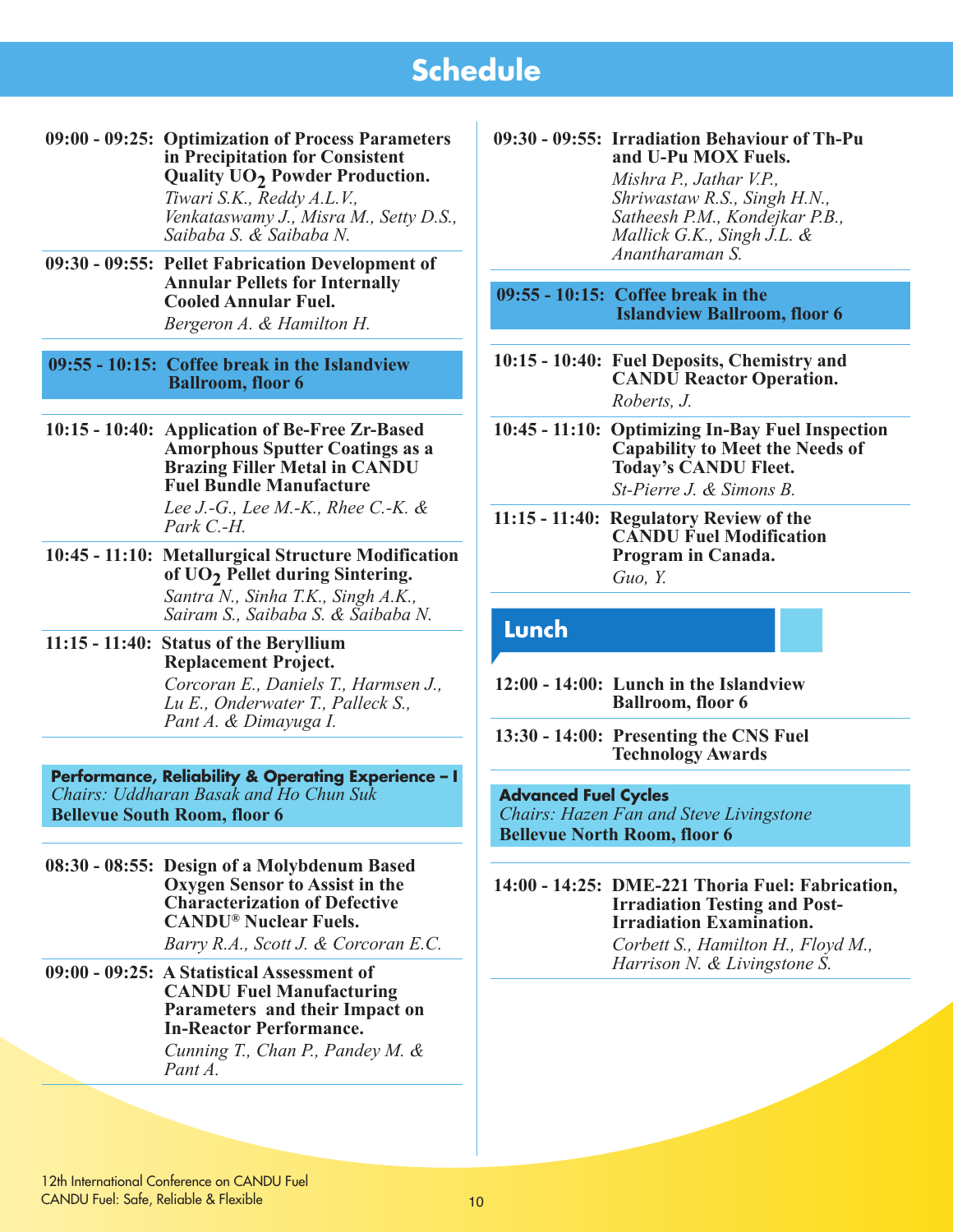**14:30 - 14:55: Thoria Irradiation and Post-Irradiation Examination Experience at AECL.** 

*Livingstone S. & Floyd M.*

- **15:00 15:25: Fuel Performance Modeling for Proposed Th Based Canadian SCWR Fuel.**  *Bell J.S. & Chan P.*
- **15:25 15:45: Coffee break in the Islandview Ballroom, floor 6**
- **15:45 16:10: Simulating Reactor Core Configurations of a CANDU 6 Fuelled with Thorium and Natural Uranium.** *Golesorkhi S. & Kaye M.*
- **16:15 16:40: Safety Assessment to Support NUE Fuel Full Core Implementation in a CANDU Reactor.** *Laurie T., Fan H.Z., Siddiqi A., Rouben D., Li Z.P. & Cottrell C.*

#### **Design**

*Chair: Luis Alvarez and Gord Hadaller* **Bellevue South Room, floor 6**

- **14:00 14:25: Impact of the 37M Fuel Design on Reactor Physics Characteristics.** *Perez R. & Ta P.*
- **14:30 14:55: Silicon Carbide TRIPLEX Materials for CANDU Fuel Cladding and Pressure Tubes.**  *Feinroth H., Markham G., Ales M. & Montgomery M.*
- **15:00 15:25: Results of Qualification Program Performed to Prepare 37M Fuel for Use in Darlington Nuclear Power Stations.**  *Van Lochem R., Hadaller G. & Daniels T.*

**15:25 - 15:45: Coffee break in the Islandview Ballroom, floor 6** **Spent Fuel Bays Operations** *Luis Alvarez and Gord Hadaller* **Bellevue South Room, floor 6** 

- **15:45 16:10: Improvements in In-Bay Irradiated Fuel Inspection Planning & Analysis at Bruce Power.** *Millar D., Stark R. & St-Pierre J.*
- **16:15 16:40: FLASHPOINT A Tool to Routinely Calculate the Heat Load in the Irradiated Fuel Bays.** *Vyskocil E.*

## **Island Cruise**

**17:30 Sharp: Embarking the 1000 Islands Cruise Boat**



**Safety & Operational Margin Improvement – II**  *Chairs: Thomas Krause and Nudurupati Saibaba* **Bellevue North Room, floor 6**

**08:30 - 08:55: Examining the Viability of Ultrasonic Inspection of Discharged CANDU® Fuel Bundles.**

*Krause T., Huang W. & Lewis B.J.*

- **09:00 09:25:** The Effect of Oxidized UO<sub>2</sub> on **Iodine Induced Stress Corrosion Cracking of Fuel Sheathing.**  *Quastel A., Corcoran E. & Lewis B.J.*
- **09:30 09:55: Comparison Between Zircaloy Oxidation in Steam and Air surroundings.**  *Shawkat M., Hasanein H., Ali M., Parlatan Y. & Albasha H.*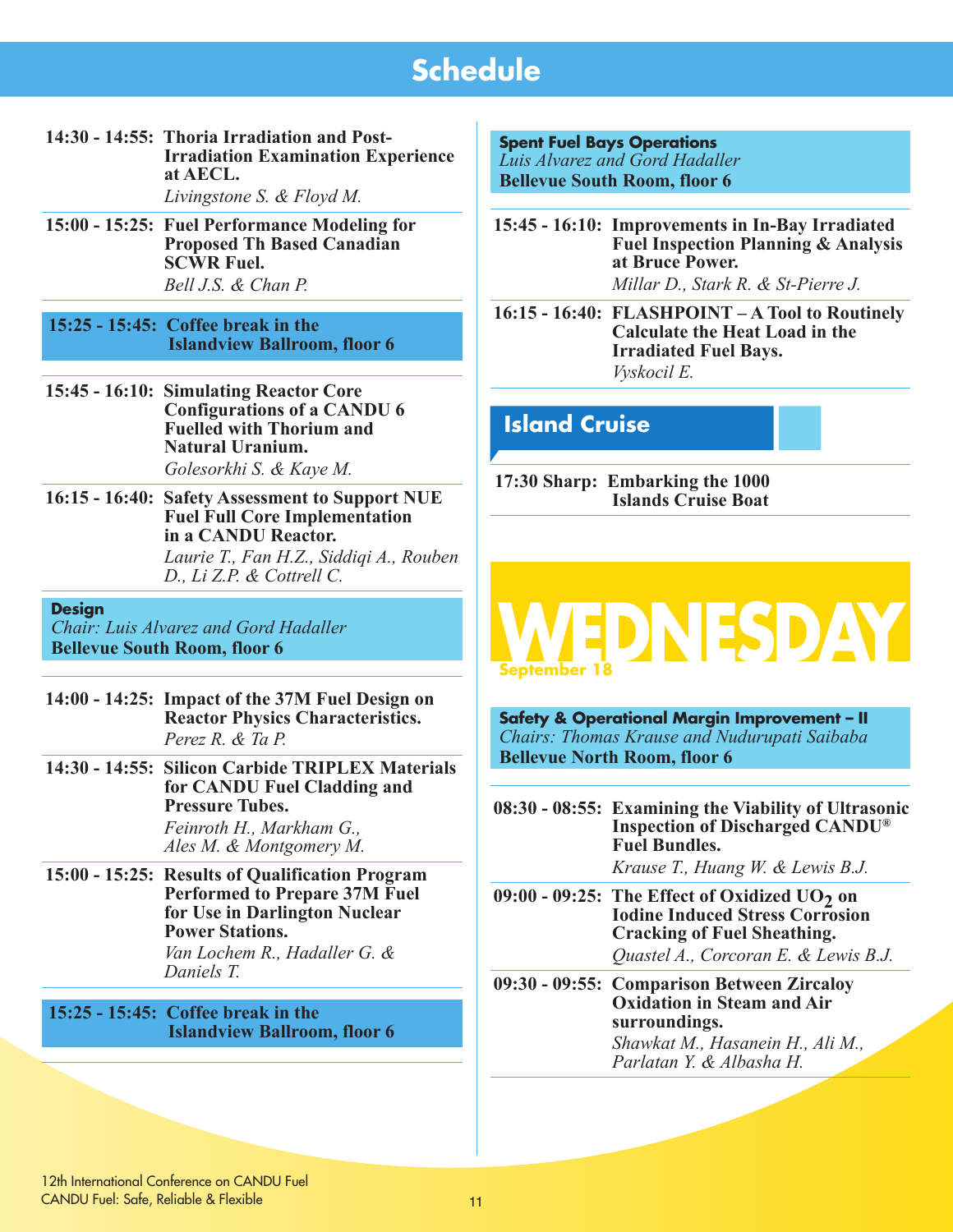| $09:55 - 10:15$ : Coffee break in the |
|---------------------------------------|
| <b>Islandview Ballroom, floor</b>     |

**Performance, Reliability & Operating Experience – II**  *Chairs: Nudurupati Saibaba and Thomas Krause* **Bellevue North Room, floor 6**

- **10:15 10:40: Review of Zircaloy Oxidation Behaviour.**  *Iglesias F. & Lewis B.J.*
- **10:45 11:10: On-Line Fuel and Control Rod Integrity Surveillance in BWRs.** *Sihver L., Larsson I., Loner H., Grundin A., Helmersson J.-O. & Ledergerber G.*
- **11:15 11:40: Assessment of Causes for Degrading Fuel Performance at Darlington NGS.**  *Judah J. & Goodchild S.*

**Modelling & Computer Code Development – II**  *Chairs: John Roberts and Glenn Archinoff* **Bellevue South Room, floor 6**

- **08:30 08:55: IAEA Programme to Support Development and Validation of Advanced Design and Safety Analysis Codes.**  *Choi, J.H.*
- **09:00 09:25: Benchmarking a Fission-Product Release Computer Program Containing a Gibbs Energy Minimizer.**  *Barber, D., Lewis B.J. & Chan P.K.*
- **09:30 09:55: Analysis of Fuel End Temperature Peaking.**  *Xu, Z., Jiang, Q., Lai, L. and Shams, M.*

**09:55 - 10:15: Coffee break in the Islandview Ballroom, floor 6** 

- **10:15 10:40: Advanced CFD Simulations of Turbulent Flows Around Appendages in CANDU Appendages in CANDU Fuel Bundles.**  *Abbasian F., Hadaller G. & Fortman R.*
- **10:45 11:10: Modeling Coupled Bending, Axial, and Torsional Vibrations of a CANDU Fuel Rod Subjected to Multiple Frictional Contact Constraints.**

*Fadaee M. & Yu S.*

**11:15 - 11:40: The Other Metallic Phase in Spent Fuel ~ A Thermodynamic Evaluation of the Quaternary System U-Pd-Rh-Ru ~.**  *Wang L.C. & Kaye M*

## **Lunch**

**12:00 - 14:00: Lunch in the Islandview Ballroom, floor 6**

**13:30: Conference Ended and Hotel Checkout**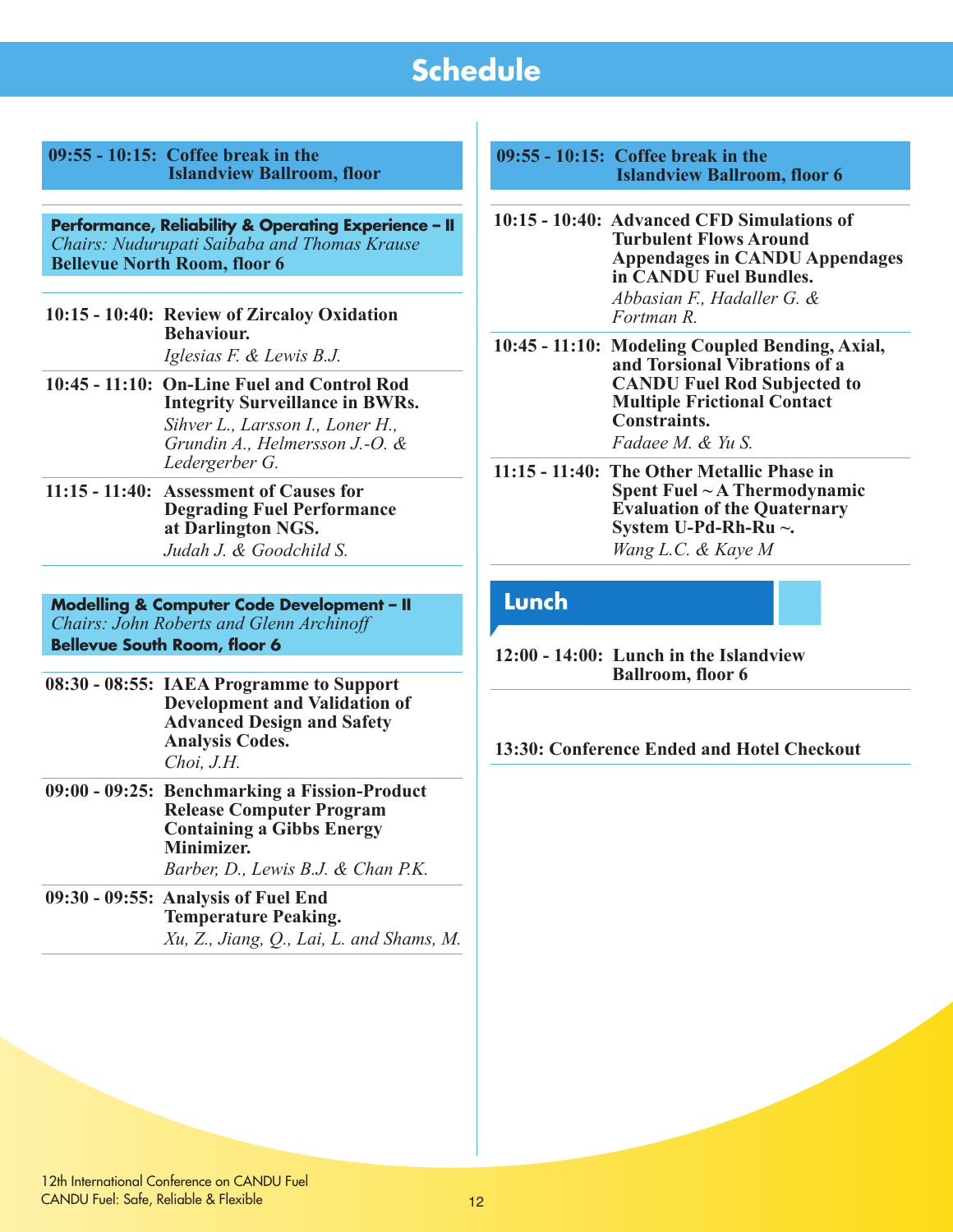# **Holiday-Inn Waterfront Hotel Level Floorplan**

Floor 6



Ground Floor



12th International Conference on CANDU Fuel CANDU Fuel: Safe, Reliable & Flexible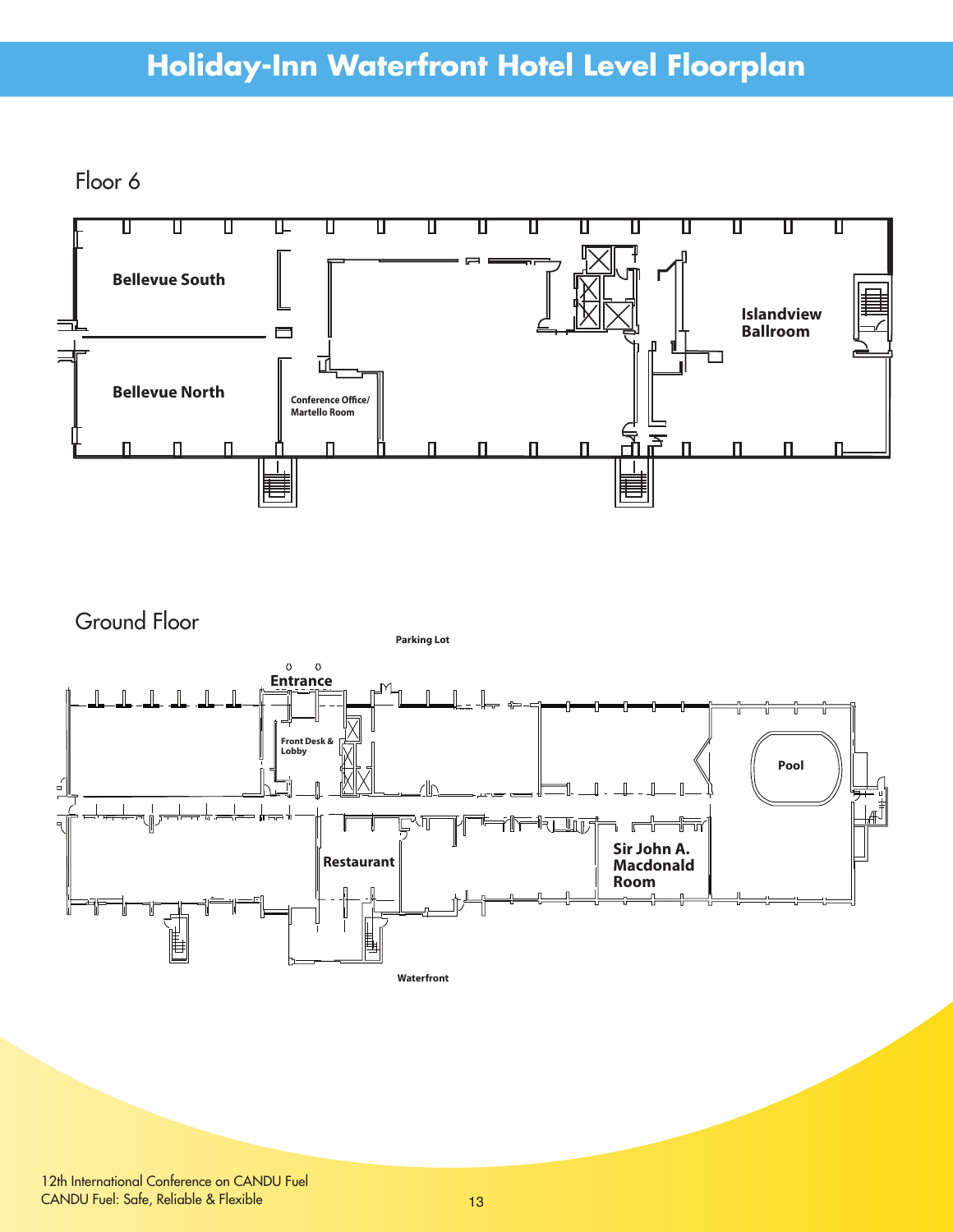| <b>Notes</b> |  |
|--------------|--|
|              |  |
|              |  |
|              |  |
|              |  |
|              |  |
|              |  |
|              |  |
|              |  |
|              |  |
|              |  |
|              |  |
|              |  |
|              |  |
|              |  |
|              |  |
|              |  |
|              |  |
|              |  |
|              |  |
|              |  |
|              |  |
|              |  |
|              |  |
|              |  |
|              |  |
|              |  |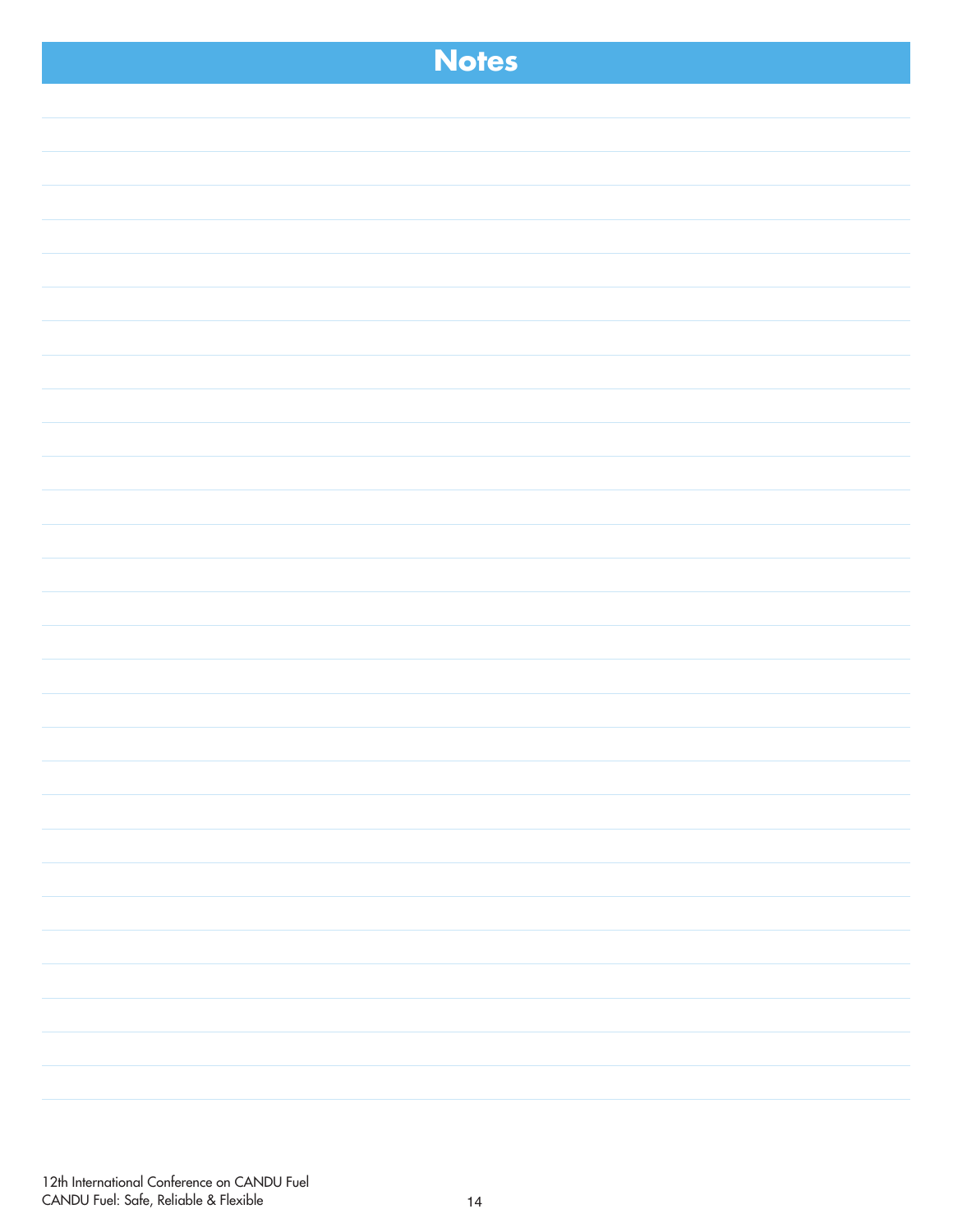| <b>Notes</b> |
|--------------|
|              |
|              |
|              |
|              |
|              |
|              |
|              |
|              |
|              |
|              |
|              |
|              |
|              |
|              |
|              |
|              |
|              |
|              |
|              |
|              |
|              |
|              |
|              |
|              |
|              |